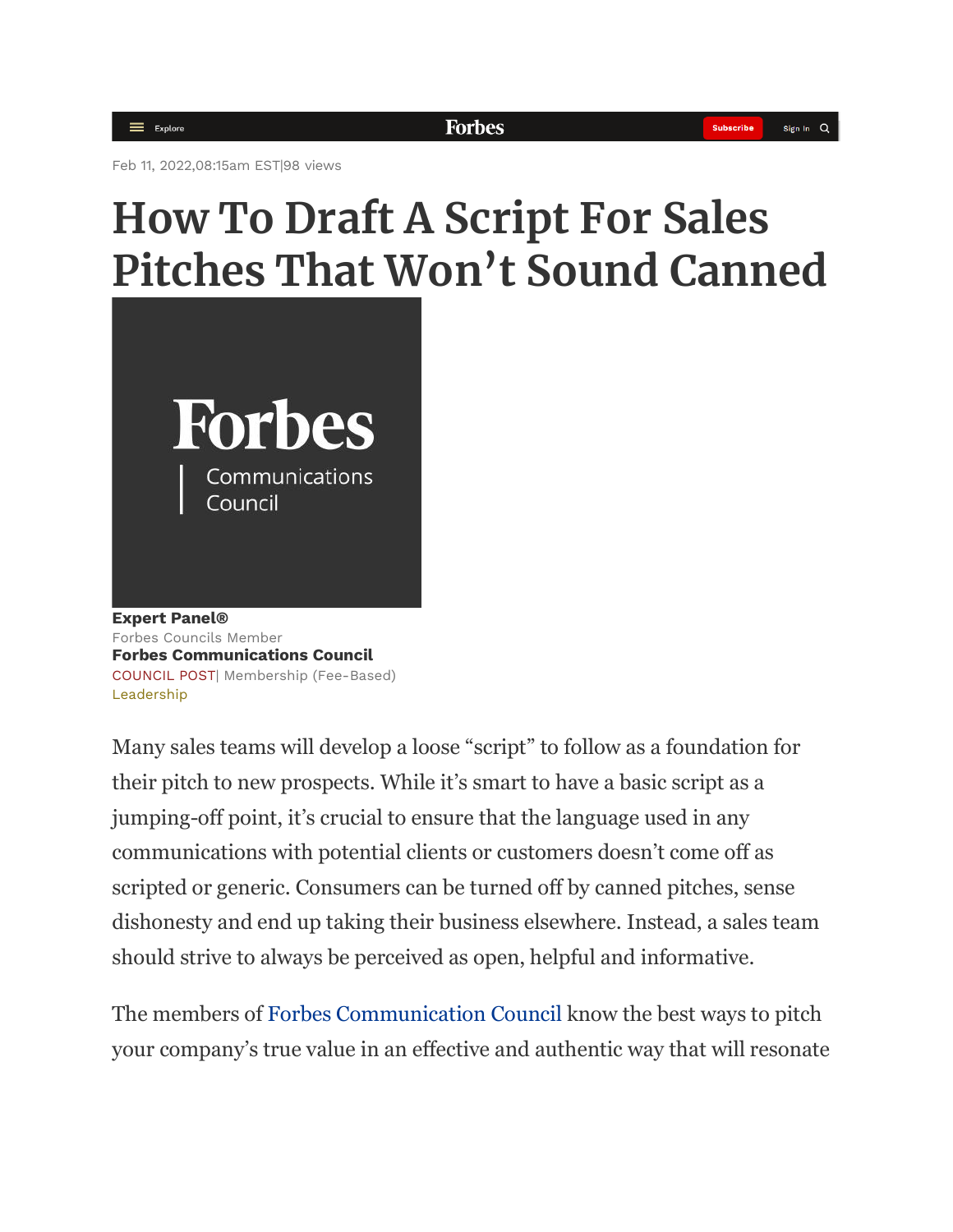with prospects, making them feel connected and more open to hearing about the solutions you can offer. Read on to see 15 members weigh in with rules of

thumb you and your team can use to avoid overly salesy, rehearsed-sounding language in your pitches.

Forbes Communications Council members share ways to draft a script for sales pitches that sounds less canned.

PHOTOS COURTESY OF THE INDIVIDUAL MEMBERS.



#### **1. Tell A Genuine Story**

The best way to make your script come alive for sales teams is to ensure your script is a genuine story. It should involve a real customer case. It should present a big trend and a challenge your prospects can relate to. You must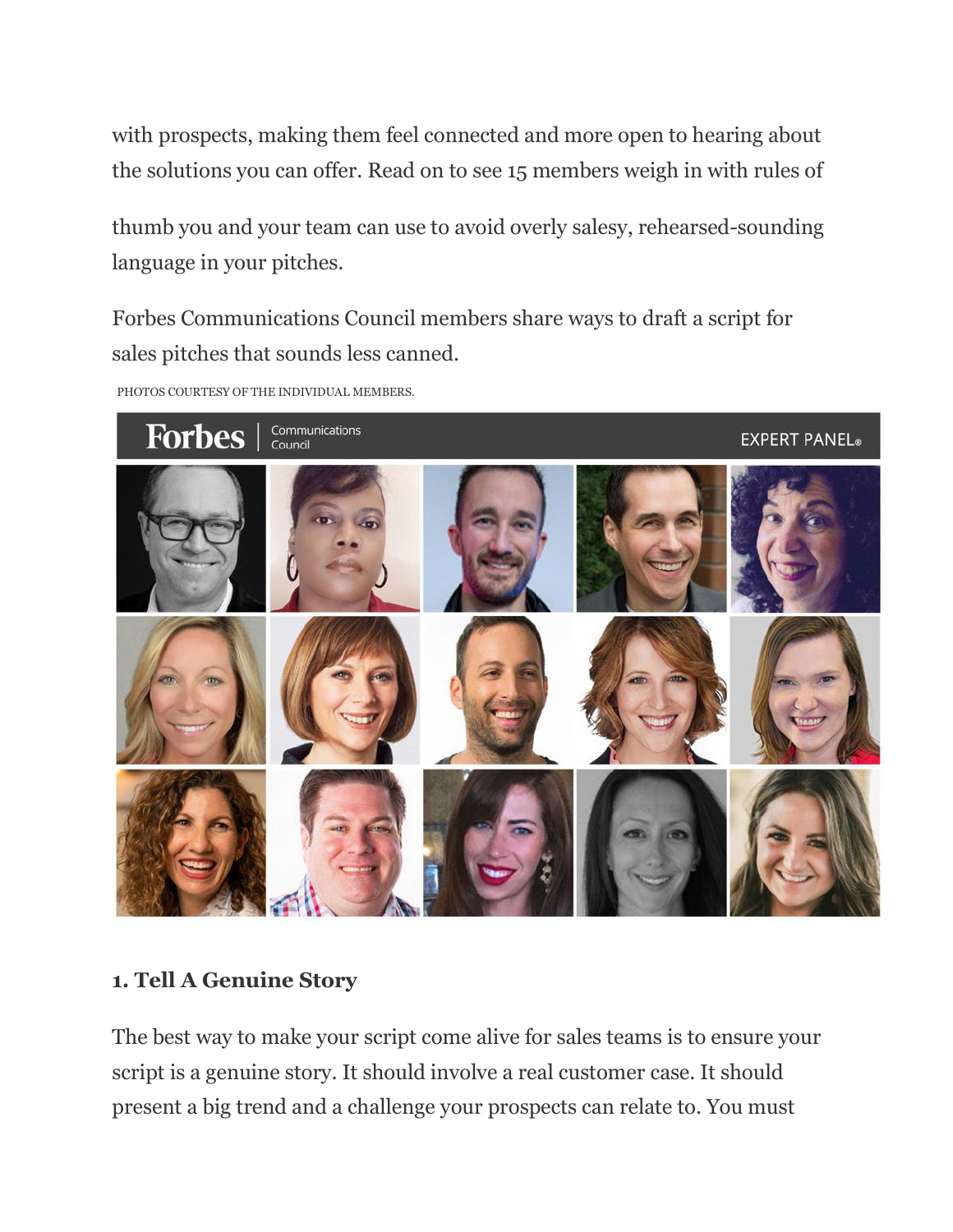present a compelling resolution and then a happy outcome. If it's an inspiring story, your salespeople will make it their own and authentically express and embody it. - [Max Kalehoff,](https://profiles.forbes.com/u/0b1dd485-b956-4488-a4f2-ea008b41dd9a) [Realeyes](http://www.realeyesit.com/)

## **2. Provide 'Guardrails' Instead**

Gone are the days when marketing worked in a vacuum. So, it's no longer about providing scripts but rather guardrails. Marketers should be leveraging their customer, product and channel insights to provide direction and speaking points for the sales team. Then the salesperson owns the language used and the story told to obtain the sale based on the customer's state of need. - [Deetricha Younger,](https://profiles.forbes.com/u/09951608-82e7-40e5-ba4e-8604f4545988) [Deetricha Younger, LLC](https://deetrichayounger.com/)

# **3. Flip The Script**

Instead of writing something that tries to hard-sell your products or services right out of the gate, try earning the right to deliver that messaging by offering something of value first. Provide some market insight or other educational value to open the conversation. If nothing else, you are providing value, a relief to the barrage of traditional pitches, and you will be remembered. - [Scott](https://profiles.forbes.com/u/92cec773-5d7f-415f-8c14-acbea5910b82)  [Schoeneberger,](https://profiles.forbes.com/u/92cec773-5d7f-415f-8c14-acbea5910b82) [Bluewater Technologies Group, Inc.](http://www.bluewatertech.com/)

# **4. Give High-Level Talking Points**

I recommend treating this process like you are training a spokesperson. Don't give your team a defined script. Give them high-level bullet points/talking points and then set aside plenty of time for them to practice the different talk tracks. If they feel confident in the key points, the content will come out naturally and not feel scripted because it's not scripted. - [Colby Reade,](https://profiles.forbes.com/u/2d0f6030-d854-4793-bd0d-f8412078f5a1) [M.J.](http://www.murdocktrust.org/)  [Murdock Charitable Trust](http://www.murdocktrust.org/)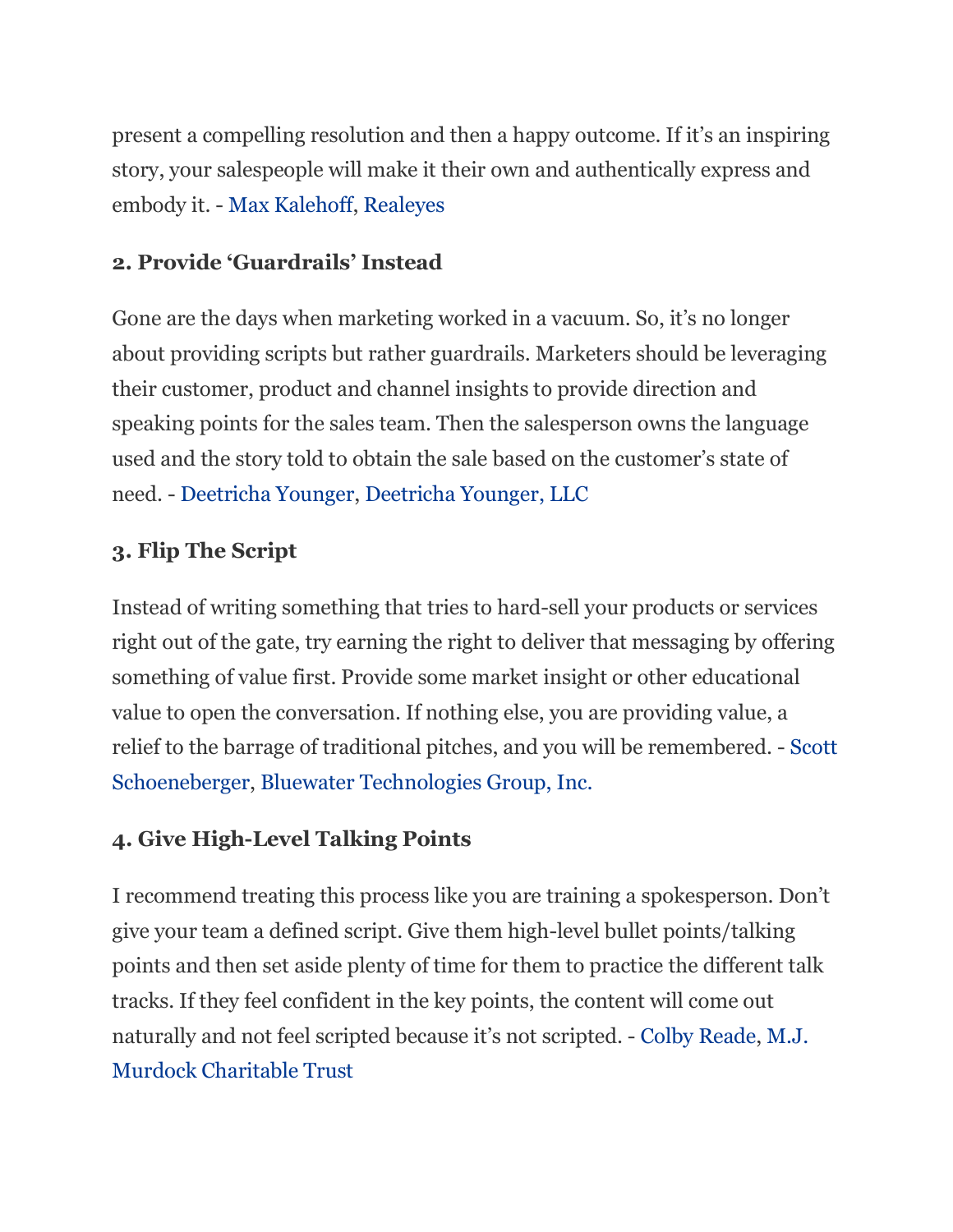[Forbes Communications Council](https://councils.forbes.com/forbescommunicationscouncil?utm_source=forbes.com&utm_medium=referral&utm_campaign=forbes-links&utm_content=in-article-ad-links) is an invitation-only community for executives in successful public relations, media strategy, creative and advertising agencies. *[Do I qualify?](https://councils.forbes.com/qualify?utm_source=forbes.com&utm_medium=referral&utm_campaign=forbes-links&utm_term=fc2c&utm_content=in-article-ad-links)*

# **5. Allow Your Team To Tailor Their Scripts**

A "hard" script will never provide the authenticity that works best when making a sales call. Start with three or four different ways to get to the "meat" of the pitch and make some suggestions on how the team can tailor it to their individual styles. The balance of the "script" can tie back to those beginnings and feel more organic. - [Hope Neiman,](https://profiles.forbes.com/u/7a955cf0-0b66-45e9-89cd-0edb444c9ce6) [Tillster](https://www.tillster.com/)

# **6. Center The Script Around The Customer**

Scripting is dangerous, as you want your pitch to be 100% authentic and about the customer. The first thing to do is put in place a template that would be around the industry and the customer challenges and then end with the company. Starting any presentation about who you are and how long you have been in business is selfish and the prospect will not be impressed. It has to be about them. - [Wendi Sabo,](https://profiles.forbes.com/u/97dce86b-8c43-4b34-82c8-286e131077d7) [ECI Software Solutions](http://www.ecisolutions.com/)

## **7. Focus On Learning**

Sales pitches need to be about the client, their needs and hitting their goals. The script needs to be light and focused on learning. Once the client needs are understood, have a broad enough sales template to customize and show clients that you have listened, researched and are providing a thoughtful response.

- [Sarah Whipp,](https://profiles.forbes.com/u/d12c96cd-16bf-4139-a3b8-a18228c006dd) [Callsign](http://www.callsign.com/)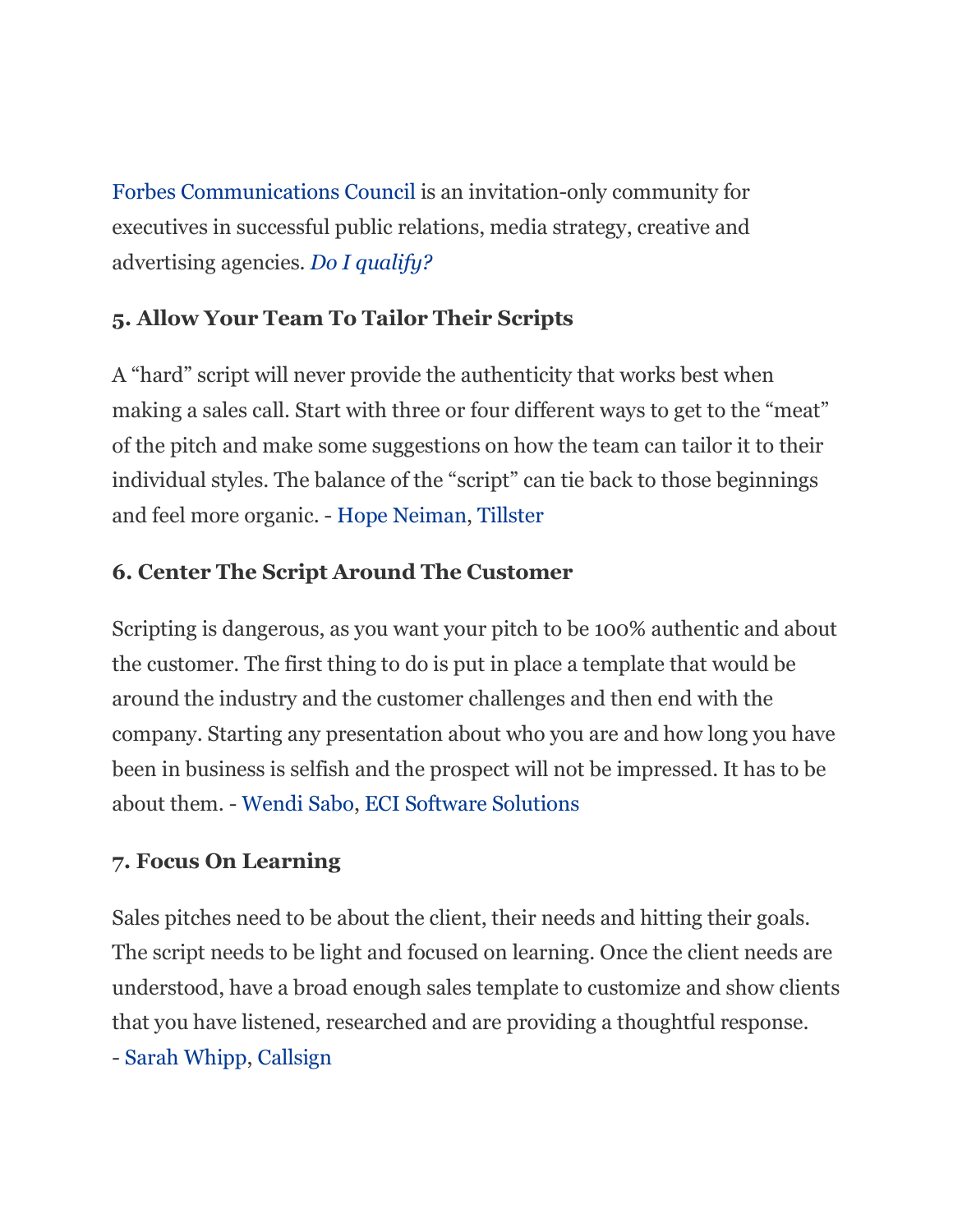## **8. Don't Be A Salesperson**

Don't be a salesperson; be a helpful person. Prospects are tired of the yes-toall, know-it-all approach. So, lose the PowerPoint and don't talk as much—the best insights are born out of silence. Yes, prospects still want to be wowed, but in equal parts by the product, your pitch and you. And they want to trust that when they're in need, you'll be there. If one of these is off, you're in a losing position. - [Pini Yakuel,](https://profiles.forbes.com/u/a9889e28-45c1-4694-be0b-b6df52cf6375) [Optimove](http://www.optimove.com/)

## **9. Focus On Key Messaging**

Allowing everyone to deliver the message in a style that feels natural to them focusing on key messages versus a formal script—is going to be your organization's greatest chance for success. And follow the rule of three: Focus on the three most important messages and three supporting points for each. Then, work with the sales team to build confidence in the messaging so they can best deliver it. - [Emily Negrin,](https://profiles.forbes.com/u/305a563f-8f82-42a2-94d3-00dde5dfbfcf) [Inari](http://www.inari.com/)

# **10. Do A Practice Run With An Outsider**

Deliver the pitch to someone who doesn't work for your company or even in your area of expertise, such as a friend or family member. They'll be easily able to point out parts that sound too salesy, jargony or inauthentic. (And they are often more than happy to give a straight opinion!) - [Kathy](https://profiles.forbes.com/u/cd85d600-3343-4cef-80c6-47c403e93e4f)  [Sucich,](https://profiles.forbes.com/u/cd85d600-3343-4cef-80c6-47c403e93e4f) [Dimensional Insight](http://www.dimins.com/)

## **11. Ditch The Script**

Selling is storytelling. People remember gossip for a reason: It has a hook, characters and is relatable. Provide a framework for sales reps to leverage with key messages, specific examples and results, but give them space to build the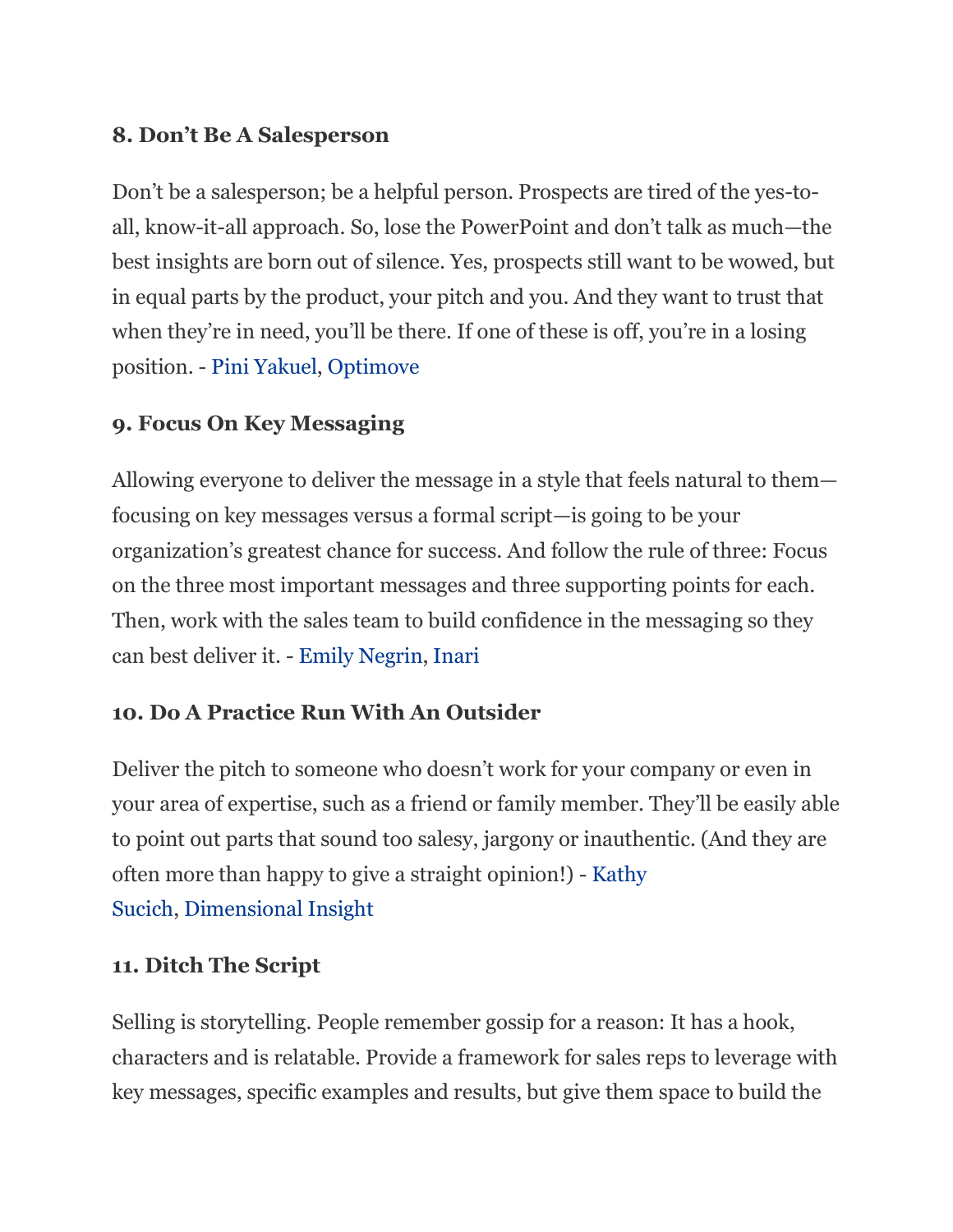story and make it relevant/memorable to the buyer. - [Erica](https://profiles.forbes.com/u/a4b3bf73-bb44-4f75-bca5-2556e71b60ec)  [Morgenstern,](https://profiles.forbes.com/u/a4b3bf73-bb44-4f75-bca5-2556e71b60ec) [Welltok](http://www.welltok.com/)

## **12. Don't Memorize The Script**

I'm against scripts in general, but I definitely think common language and strategies should be used in telling the story of a product and brand. Stay away from memorizing it. Know the key differentiating words, but don't sound like a rehearsed robot. Use common language and your own words and, most importantly, *listen* first. Wait until the prospect has shared their perspective and then tailor what you share with them. - [Corey Morris,](https://profiles.forbes.com/u/7b9a16e0-7aec-42e9-9a4c-92c74edab381) [Voltage](https://voltagekc.com/)

# **13. Provide Sound Bites**

One way to avoid making a script sound too "salesy" is to not script it. If you're worried about a script becoming too jargony, provide sound bites and highlevel points that a sales team member should address during the pitch, then let them use their gift of persuasion and communication to fill in the blanks. The end result will always be more natural, authentic and real. - [Melissa](https://profiles.forbes.com/u/b41bd2bd-907d-4dfc-9f7b-808671f1f8d0)  [Kandel,](https://profiles.forbes.com/u/b41bd2bd-907d-4dfc-9f7b-808671f1f8d0) [little word studio](https://littlewordstudio.com/)

## **14. Train Your Team**

The goal of the script is to provide a bold and consistent foundation for sales representatives' conversations. The key to making the text sound authentic lies in the training of the sales team. It cannot simply be provided; it requires training and dialogue. Reps need to feel confident with the material so they can make it their own and translate it into an authentic and engaging customer experience. - [Kelly Grover,](https://profiles.forbes.com/u/aa1bd595-3400-4d0b-aad1-34e1e8276533) [Acoustic](https://www.acoustic.com/)